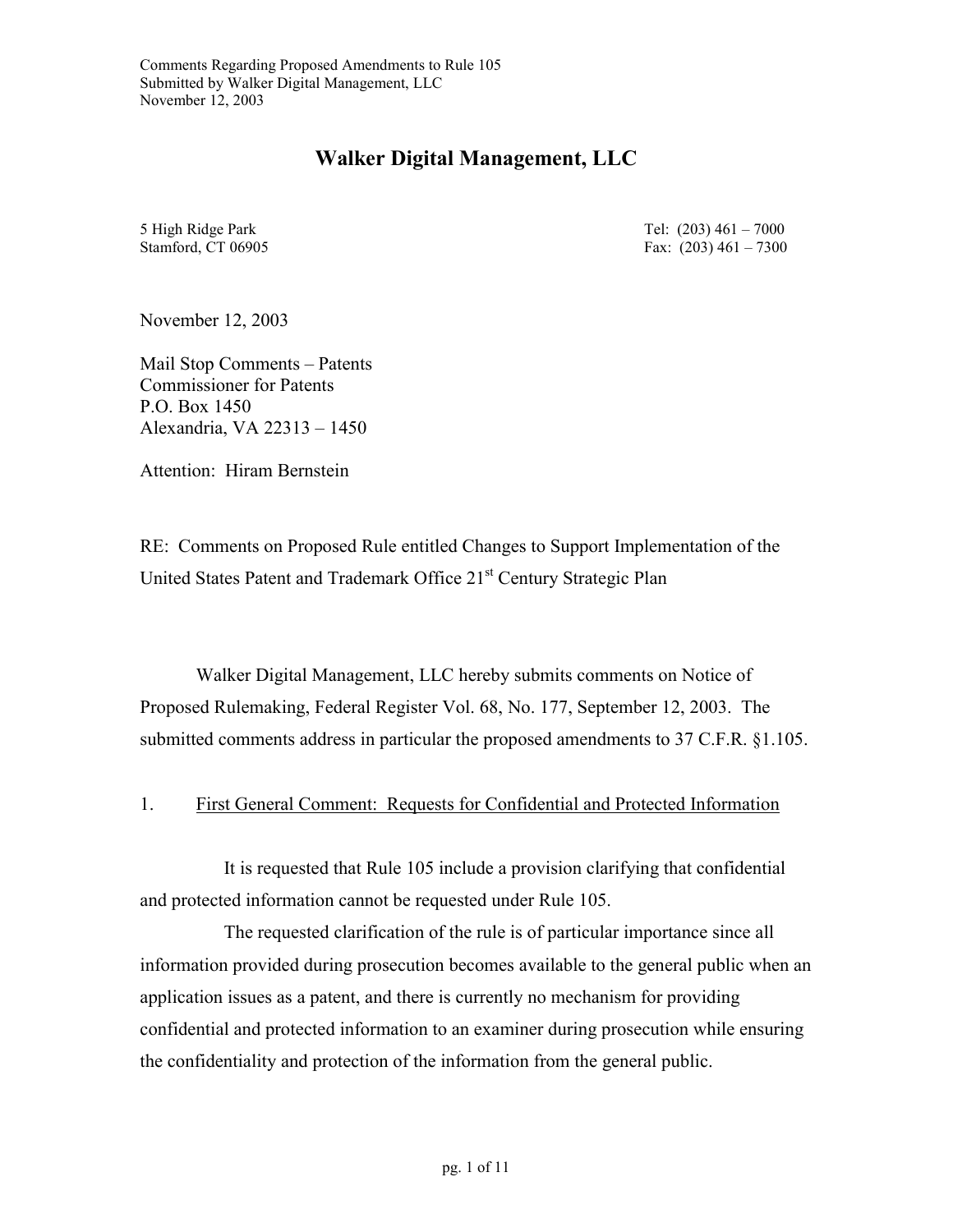As currently stated and under the proposed amendments, Rule 105 is arguably broad enough to encompass information protected as a trade secret, attorney-work products, information protected under attorney-client privilege, or otherwise confidential information not typically obtainable by an agency. As courts have made clear, an agency cannot routinely request such information to be produced without first meeting heightened burdens, specific to each type of information requested, to show why such information is necessary. For example, in order for an agency to obtain a document that is otherwise protected as attorney work-product, the agency would have to abide by Fed. R. Civ. P. 26(b)(3) and show a substantial need for the information. See, for example, Director, Office of Thrift Supervision v. Vinson & Elkins, LLP, et al., 26 U.S. App. D.C. 332 (D.C. Cir. 1997). By contrast, Rule 105 contemplates the much lower burden of a "reasonably necessity" for such information.

Alternatively, it is requested that a provision be added to the Rule, clarifying that a complete response to a requirement for information is a reply that the information requested is a trade secret, attorney work product, protected by attorney-client privilege or otherwise confidential and thus exempt from submission.

As yet another alternative, it is requested that if an applicant asserts that the information is confidential under one of the above (or another recognized) standards, an unbiased (i.e., not to be decided by the disclosee-examiner making the Request), efficient and confidential mechanism determines whether it is in fact so protected and should be exempted from the request for information.

#### 2. Second General Comment: Timely Resolution of Disputes

Disagreements will inevitably arise among applicants and examiners regarding the precise scope of ambiguously phrased interrogatories and stipulations. It is requested that Rule 105 provide a mechanism for resolving such disagreements in a fair and unbiased manner. Preferably such a mechanism would be more expedient than a Petition to the Commissioner, which can cause a substantial time delay in the prosecution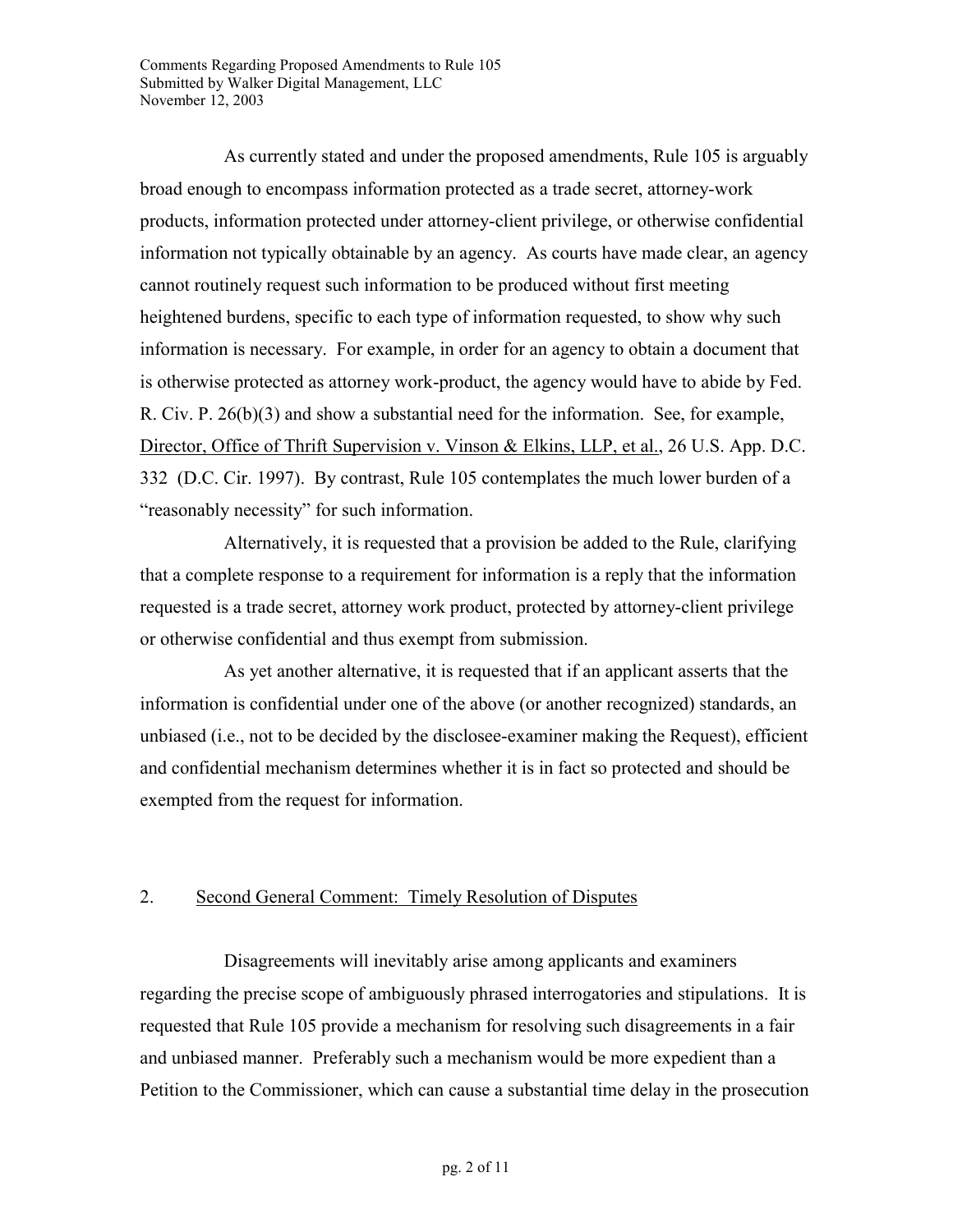of an application. Of course, an applicant should still be able to petition to the Commissioner if desired (initially and / or subsequent to a primary mechanism).

### 3. Third General Comment: Improper Shifting of Evidentiary Burden

It is requested that Rule 105 include a provision clarifying that requests for information may not be used to impose on the applicant a burden to initially demonstrate that a claim is patentable.

Some aspects of the proposed amendments to Rule 105 could be utilized by an examiner to eliminate the *prima facie* burden on the examiner to prove that a claim is not patentable, and instead force the applicant to prove that a claim is patentable.

For example, a first Office Action might include a request that an applicant indicate patentable differences between the claims at issue and the prior art. This would be equivalent to a request that the applicant (i) determine the scope and content of the prior art, and (ii) determine the differences between the prior art and the claims at issue. Absent an initial showing of these factors by the examiner, the request would be equivalent to a request that applicant examine the claims. However, it is well established, the examiner bears the initial burden of factually supporting any *prima facie* conclusion of obviousness. If the examiner does not produce a *prima facie* case, the applicant is under no obligation to submit evidence of nonobviousness. Accordingly, a use of the rule to eviscerate the need for a *prima facie* showing would clearly be improper.

## 4. Fourth General Comment: Necessity of Requests

It is requested that Rule 105 include a provision clarifying that requests for information may not be made unless the requested information is "reasonably necessary" to properly examine or treat a matter in an application. Although the rule currently states that requests for information must be reasonably necessary to treating a matter in an application, the requested language would further emphasize that, absent a reasonable necessity, such a request is improper.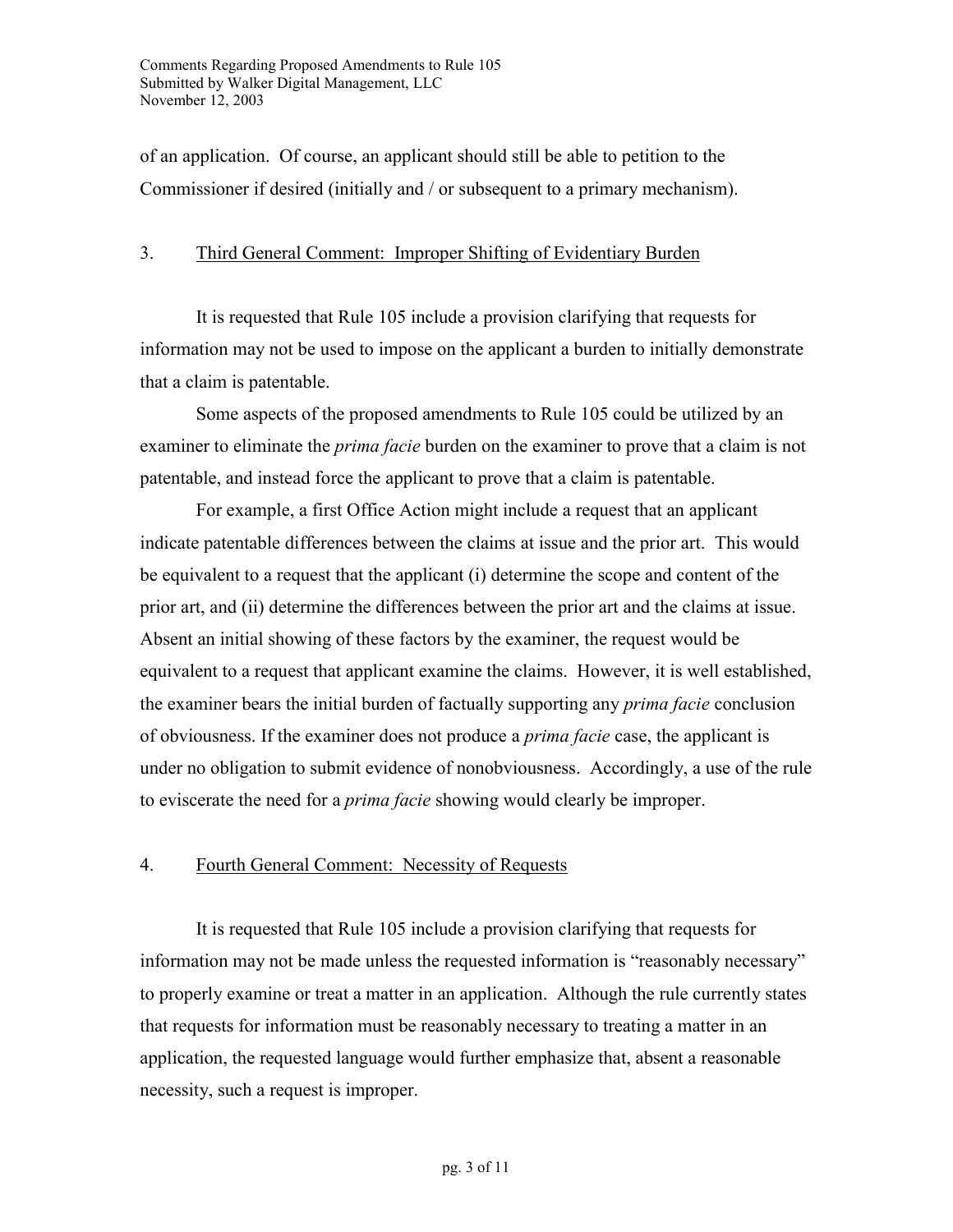### 5. Fifth General Comment: Specificity to be Supported in Record

It is requested that Rule 105 include a provision that the record must provide support for the proposition that the particular information being requested is reasonably necessary to further examination of the application.

If the record need not demonstrate that the information is reasonably necessary, then a proper review of such a request (i.e., on Petition to the Commissioner) could at best be decided arbitrarily.

## 6. Sixth General Comment: Specific Reason for Request

It is requested that Rule 105 include a provision clarifying that the examiner making the request for information must explicitly articulate, based on specific facts in the record, the reason why the information is reasonably necessary. It is also requested that Rule 105 include a provision clarifying that, e.g., simply quoting verbatim the Rule or a mere conclusory statement that the information would be helpful to the examination is an insufficient articulation of the specificity required. As currently stated and under the proposed amendments, Rule 105 does not include a requirement for a specific reason why the information is being requested.

#### 7. Seventh General Comment: Guidance on Reasonable Likelihood of Fulfillment

It is requested that guidance be provided on what types of requests under Rule 105 would not be considered to exhibit a reasonable likelihood of being readily fulfilled by the applicant.

The proposed rule makes it clear that all requests for information must "exhibit a reasonably likelihood of being readily fulfilled by the applicant" but provides no specific guidance on what types of requests would not exhibit such a reasonable likelihood of being readily fulfilled by the applicant. It is requested that the promulgation of the final rule include more guidance on this point and provide examples of requests for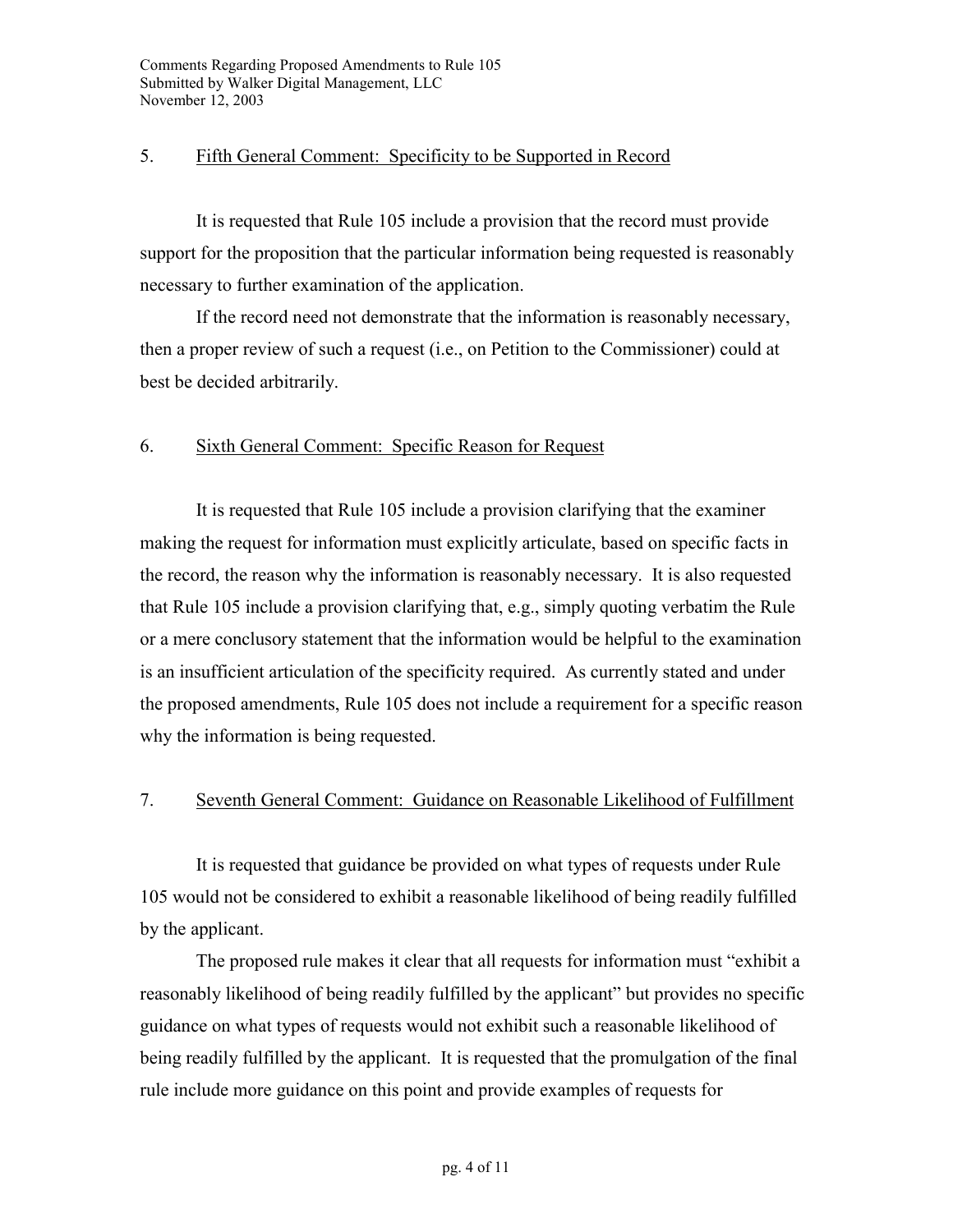information and / or circumstances under which a request would not be reasonably likely to be readily fulfilled by the applicant.

Further, it is not clear from the statement of the proposed rule whether the record must demonstrate that the request for information does exhibit a reasonable likelihood of being readily fulfilled by the applicant. Clarification is requested on this point. It is requested that the examiner be required under the rule to provide a reasoned statement in the record as to why the request for information does exhibit a reasonable likelihood of being readily fulfilled by the applicant.

8. Comments regarding the specific instances where stipulations and interrogatories may be used:

8(a). Regarding example (2) "applicant's interpretation of the common technical features shared among all claims, or admission that certain groups of claims do not share any common technical features"

In responding to a request for this type of information, it would arguably be malpractice for applicant's representative to do anything other than literally quote the specific language recited in more than one claim (*e.g.*, both claim 1 and claim 5 recite "a retractable mechanism for actuating said first lever" but claims 10 and 11 do not recite this feature). If such a response would not be complete and proper, it is requested that the reasons for the deficiency of such a response be articulated in the final promulgation of the rule, and further guidance be provided as to what would constitute a complete and proper response.

8(b). Regarding example (3) "applicant's intention for the scope of structural and procedural support found in the disclosure for means or step plus function claims"

It is not clear what would constitute a complete and proper response to a request for this type of information, since the request is ambiguously phrased.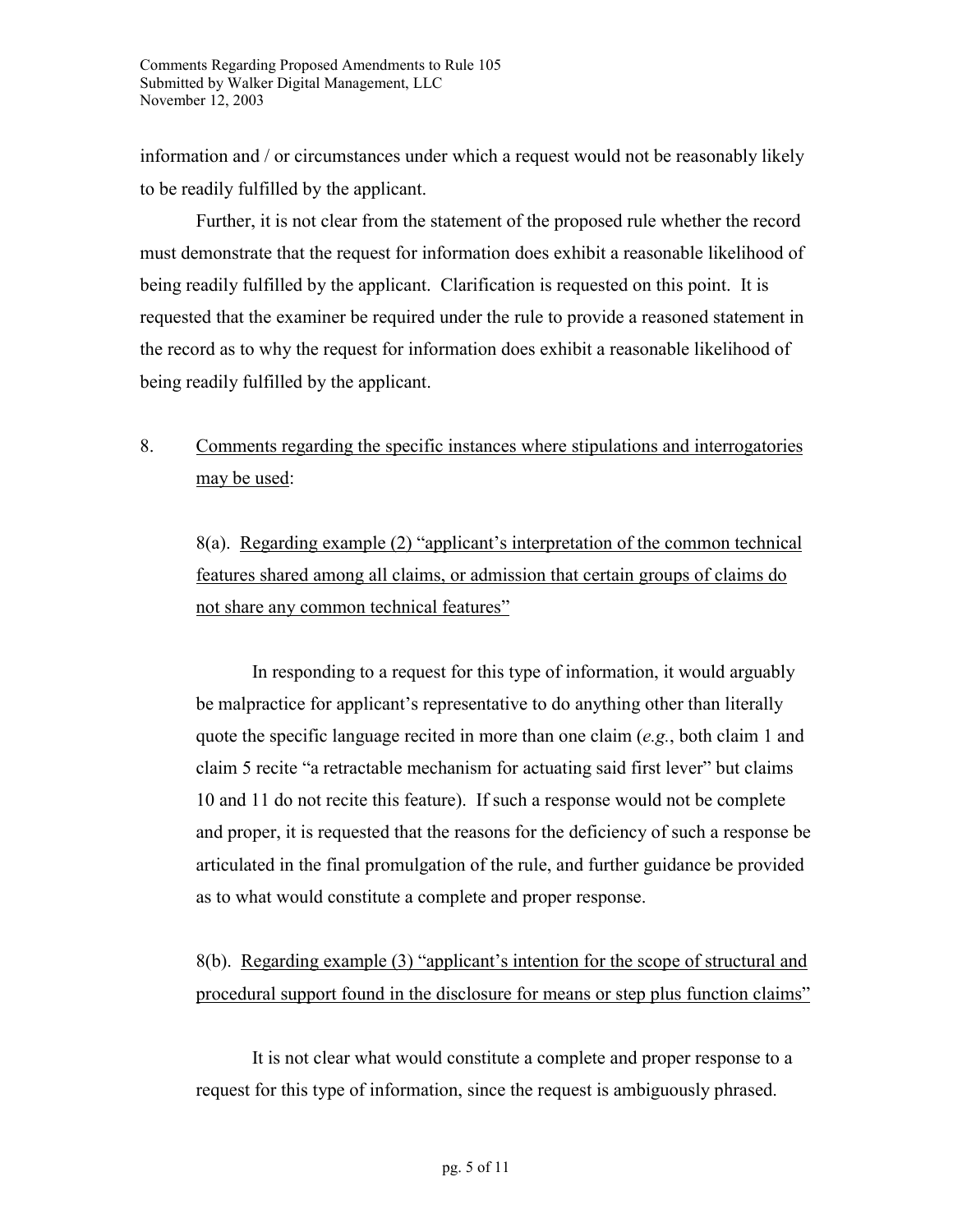Would it be a complete and proper response to indicate the portions of the specification that disclose such structure, and to state that "equivalents thereof" are also included? Need the equivalents also be enumerated in the response? Clarification on this point is requested.

If equivalents need also be specified in the response, such a requirement would appear to go beyond the limits of applicant's expected knowledge at the time of prosecution, as recently acknowledged by the U.S. Supreme Court (that equivalents which applicant may later be entitled to may have been unforeseeable at the time of the application). Festo Corp. v. Shoketsu Kinzoku Kogyo Kabushiki Co., 535 U.S. 722, 62 USPQ2d at 1714.

Further, it is not clear whether citing exemplary structural or procedural support would be sufficient for a response to be complete and proper or whether each instance of structural or procedural support need be cited. Clarification on this point is also requested.

8(c). Regarding example (5) "applicant's interpretation for the intended breadth of claim terms, particularly where those terms are not used per se in the specification"

It is not clear what would constitute a complete and proper response to a request for this type of information, since the request is ambiguously phrased. Where applicant intends a claim term to be afforded its accustomed meaning, would it be a complete and proper response to merely indicate the intention? If not, must a dictionary definition be given? If a dictionary definition is given, may it be provided as only one example of a term's accustomed meaning?

In accordance with current principles of claim construction, discerning the usage of claim language involves determining the ordinary and accustomed meaning of the words amongst artisans of ordinary skill in the relevant art at the time of invention. See Rexnord Corp. v. Laitram Corp., 274 F.3d 1336, 1342 (Fed. Cir. 2001). Indeed, the Federal Circuit has held that normal rules of usage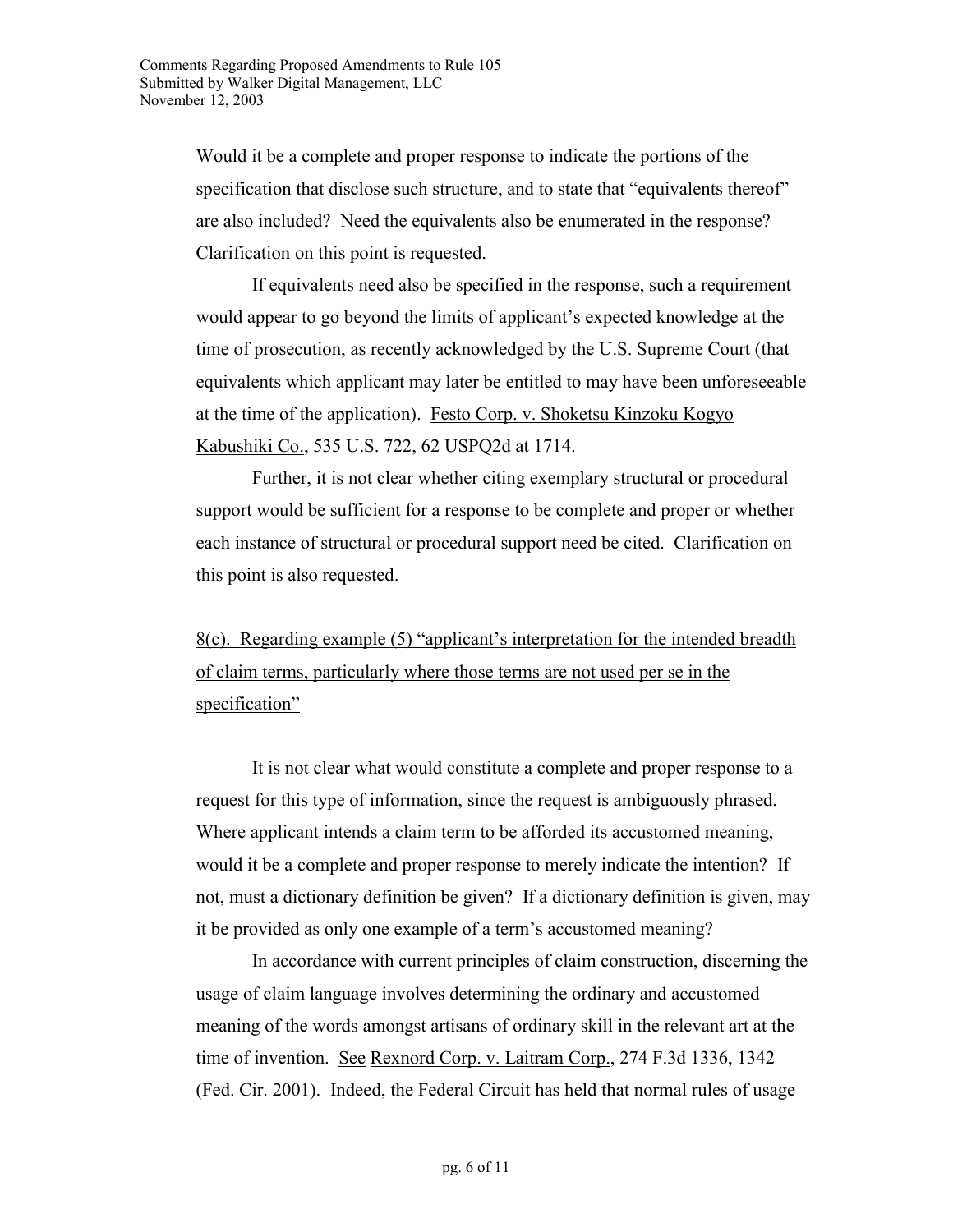suggest a "heavy presumption" that claim terms carry their accustomed meaning in the relevant community at the relevant time. CCS Fitness, Inc. v. Brunswick Corp., 288 F.3d 1359, 1366 (Fed. Cir. 2002) (citing Johnson Worldwide Assocs., Inc. v. Zebco Corp., 175 F.3d 985, 989 (Fed. Cir. 1999)). In ascertaining the accustomed usage of the relevant community at the relevant time, dictionaries and treatises may also assist the courts. Tex. Digital Sys., Inc. v. Telegenix, Inc., 308 F.3d 1193, 1202-03 (Fed. Cir. 2002).

Accordingly, since an examiner examining claims in a certain art unit is presumed to be skilled in the field of the invention and has access to dictionaries and treatises to the same extent as applicant, it does not appear to add to the examination process or to fulfill the goal of expeditiously prosecuting each application to request such readily available information from applicants. Examiners already have sufficient evidence available to interpret claims, and applicant's interpretations are not of reasonable necessity. Asking for applicant's interpretation is inefficient, non-expeditious and cannot be reasonably justified in light of what is already available to examiners in the claims, specification, dictionaries, and treatises.

8(d). Regarding example (1): "applicant's interpretation of the distinctions among claims"

## $8(d)(1)$ . Such a request is not reasonably necessary to treating a matter in an application.

It does not appear "reasonably necessary to treating a matter in an application" to request applicant's interpretation of the distinctions among claims. In what circumstances could the applicant's interpretation be reasonably necessary to examine claims?

Under the currently applied doctrine of claim construction, the first step is to determine the ordinary meaning of the claim terms. Tex. Digital Sys. v.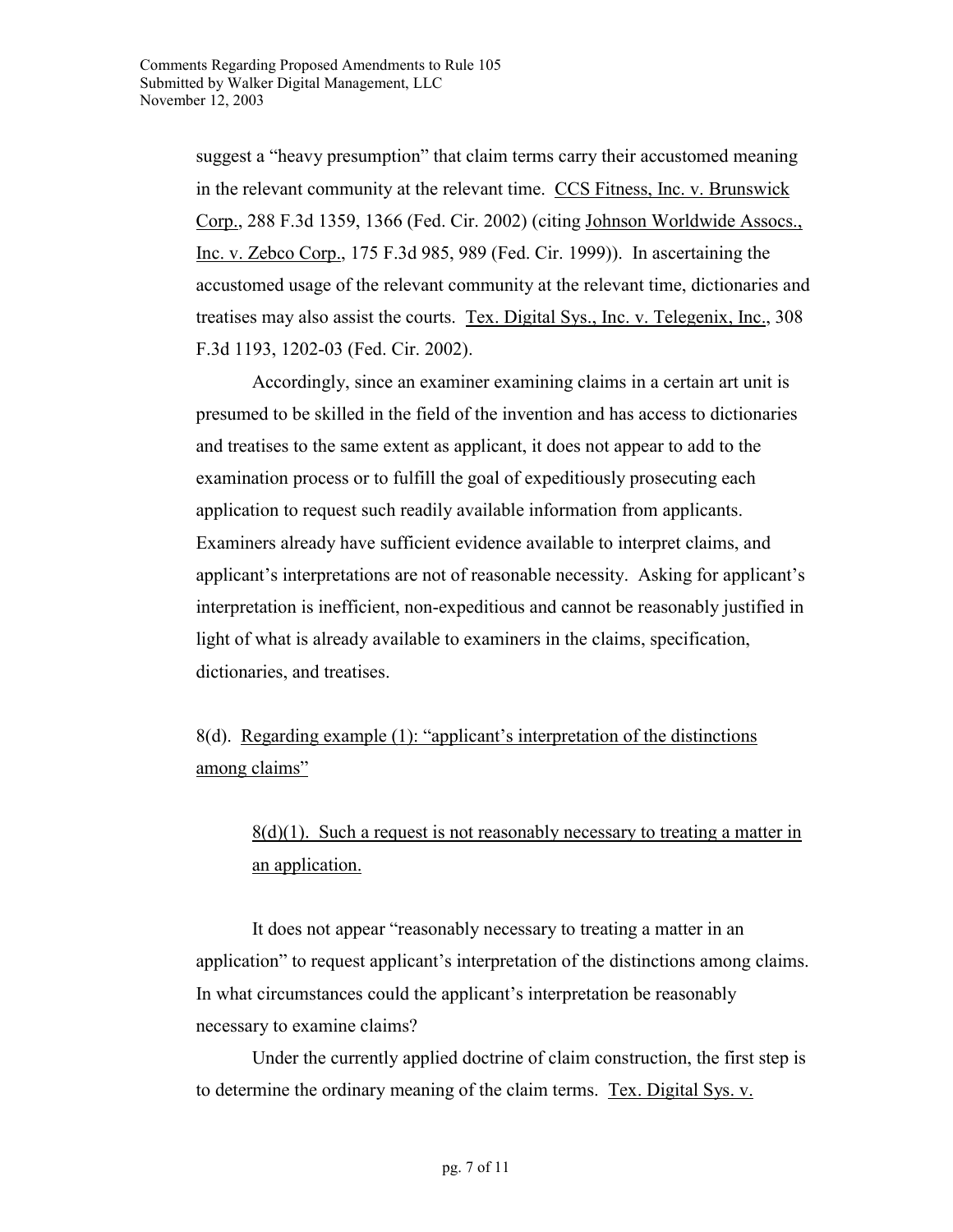Telegenics, Inc., 308 F.3d 1193, 1202, 64 USPQ2d 1812, 1817 (Fed. Cir., 2002). Dictionary definitions provide evidence of a claim term's "ordinary meaning." Inverness Med. Switz GmbH. V. Warner Lambert Ct., 309 F.3d 1373, 1378, 64 USPQ2d 1933, 1936 (Fed. Cir., 2002). The second step is to determine whether the specification or prosecution history (voluntary statements made by applicant to distinguish over applied prior art) are inconsistent with this ordinary meaning. Accordingly, unless applicant has provided statements in order to distinguish over prior art, applicant's subjective intent for the interpretation of the claims is irrelevant in claim construction. Engel Indus., Inc. v. Lockformer Co., 96 F.3d 1398, 40 USPQ2d 1161 (Fed. Cir. 1996).

# $8(d)(2)$ . It is not clear what response would be a complete and proper response to such a request

In responding to such a request for information, it would arguably be malpractice for applicant's representative to do anything other than literally quote the specific language recited in one claim but not in another, and possibly any definitions of such language in the specification.

Are there any circumstances under which such a response (quoting the specific language recited in one claim but not in another) would not be appropriate? If so, what are these circumstances?

If there are no circumstances, and such a response by applicant's representative is appropriate, how could such a request further expeditious prosecution?

It appears that such a request would not provide any further information to the PTO than is already available in the claims and specification as filed. More specifically, it would be an inefficient use of time and resources on the part of the PTO and the applicant.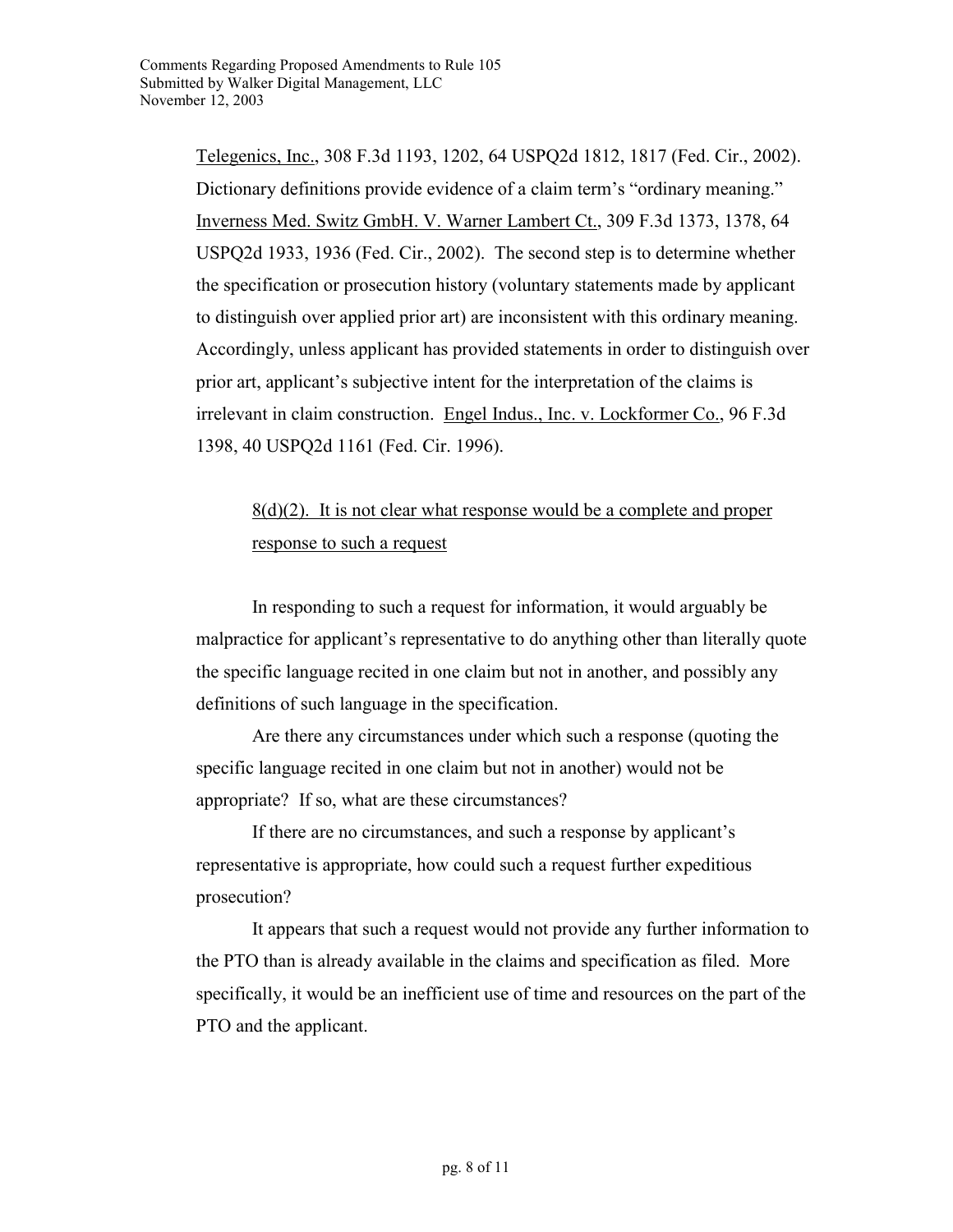8(e). Regarding example (6) "applicant's interpretation of which portions of each claim correspond to the admitted prior art in the specification"

It is not clear what the term "correspond to" means in the given example. For example, does it mean "are identical to", "are analogous to" or something else? Clarification is requested.

Further, it is not clear whether it would be a complete and proper response to such a request to state that no portion of a claim corresponds to admitted prior art if no entire element or feature of the claim literally reads on an element of the prior art. Clarification on this point is requested.

## 8(f). Regarding example (7) "applicant's interpretation of the specific utility provided by the claimed subject matter"

It is not clear what would constitute a complete and proper response to a request for this type of information, since the request is ambiguously phrased. Would it be a complete and proper response to such a request to indicate one or more portions of the specification that describe a specific utility? Would it be a complete and proper response to such a request to provide one exemplary utility of the claimed subject matter, where more than one specific utility exists? Clarification on these points is requested.

Further, it is requested that the rule include a provision that this type of request must be accompanied by examiner's explanation of why the PTO has reason to doubt the objective truth of the statements in the disclosure of a specific utility. This would be consistent with current case law, which requires the PTO to establish a reason to doubt an invention's asserted utility. See, for example, In Re Cortright, 165 F.3d 1353, 49 USPQ2d 1464 (Fed. Cir., 1999). Not requiring an examiner to provide such reasoning in making this type of request under circumstances where the written description discloses a utility would impermissibly shift the initial burden of proving utility to applicants.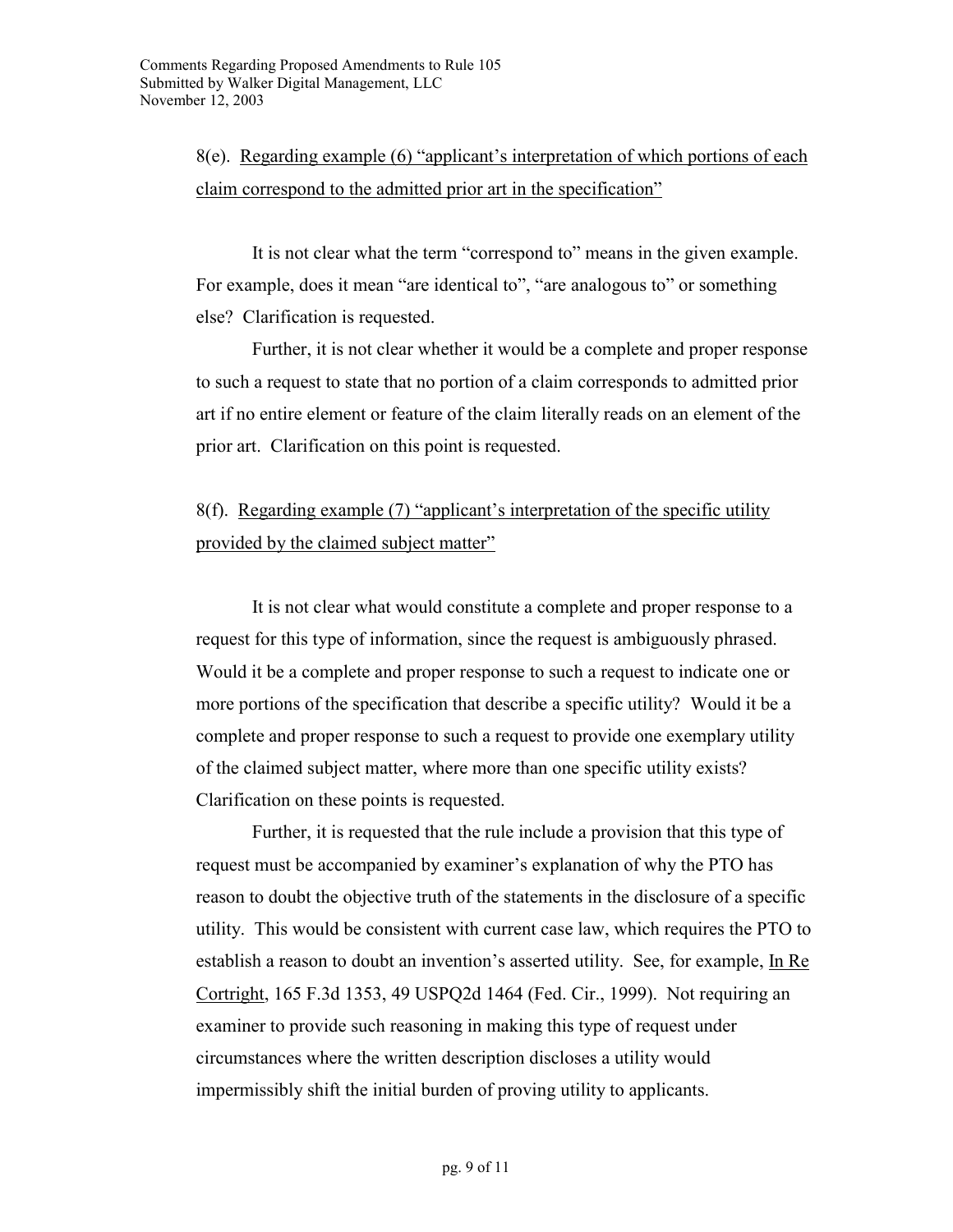9. Regarding the example of seeking stipulations as to the knowledge of those of ordinary skill in the art and on example of using interrogatories as to applicant's understanding of the knowledge of persons of ordinary skill in the relevant art.

#### 9(a). Unclear as to what would constitute a complete and proper response

It is not clear what would constitute a complete and proper response to a request for this type of information, since the request is ambiguously phrased. Would it be a complete and proper response to reply truthfully that the applicant is not in a position to know the level of ordinary skill in the art? Would it be a complete and proper response to reply truthfully that the applicant does not hold an opinion regarding the level of ordinary skill in the art?

# 9(b). Request does not exhibit a reasonably likelihood of being readily fulfilled by applicant

The level of ordinary skill in the art, if and when it becomes an issue in litigation, is typically proven by extensive testimony of expert witnesses. It is a burdensome and expensive process and does not involve knowledge that is typically readily ascertainable by the inventor. Thus, it does not appear that interrogatories or stipulations regarding the level of ordinary skill in the art are the types of information that "exhibit a reasonable likelihood of being readily fulfilled by the applicant". Accordingly, it is requested that a provision be included in the rule that a response stating that the inventor does not know with certainty what the level of ordinary skill in the art is, that it would be unreasonably burdensome for the applicant to determine the level of ordinary skill in the art, and / or that applicant and applicant's representative personally believe that the knowledge in question is within the level of ordinary skill in the art be considered a complete and proper reply to such a request.